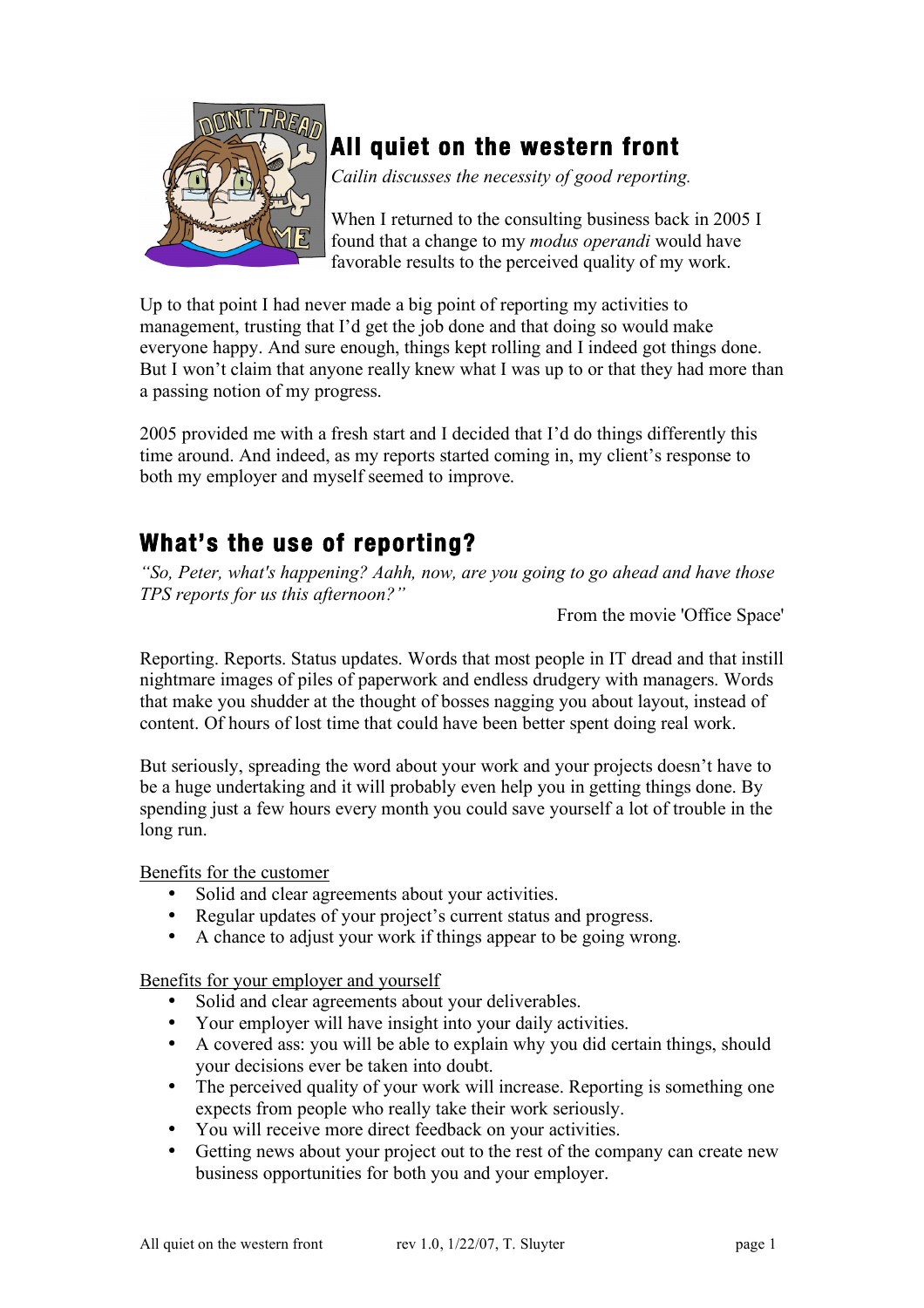## **Your first report: describe your assignment**

*"A lean agreement is better than a fat lawsuit"*

German proverb

It may seem slightly odd, but your first report will be made before you've even done any real work. When you start a new project everyone will have a general idea of what you will be doing, but usually no-one has all the details. In order to prevent delays in the future, you will need to make very specific agreements early on.

To get things started you will need to have a little eye-to-eye with your client to draft your assignment. You will be hashing out every significant detail of what the client expects from you.

- What will you do be doing for them?
- How will you be doing it?
- In what time frame are you expected to deliver?
- Which resources are at your disposal?
- Does the client impose any rules or demands?
- Vice versa, are there any demands that you put on the client?
- Which milestones can be set and what repercussions will follow if you don't make them on time?

The good news is that such a meeting usually doesn't take up more than an hour, maybe two. After that you'll need another hour or so to put it all to paper, provided that you have already created a template of sorts.

By putting as much detail as possible into all of these criteria you are creating many opportunities for yourself. From now on everyone agrees on what you will be doing and outsiders can be quickly brought up to speed on your project. At later points in time you can always go back to your document to check whether you're still on the right track. And at the end of everything you can use your original agreement to grade how successful you were in achieving your goals.

So, what if you will be doing "normal" daily management of the customer's servers and IT infrastructure? Doesn't seem like there's a lot to describe, is there? Well, that's when you put extra focus on how things are done. Mind you, even normal daily management includes some projects that you can work on.

Either way, make sure that all demands have been made "SMART": specific, measurable, ambitious, realistic and time-bound. This means that everything should:

- Have clear boundaries,
- Be verifiable,
- Answer a specific need and
- Be attainable within a certain amount of time.

When your document is complete, go over it with your client once more to make sure he agrees on everything you put to paper. Then, get his approval in writing.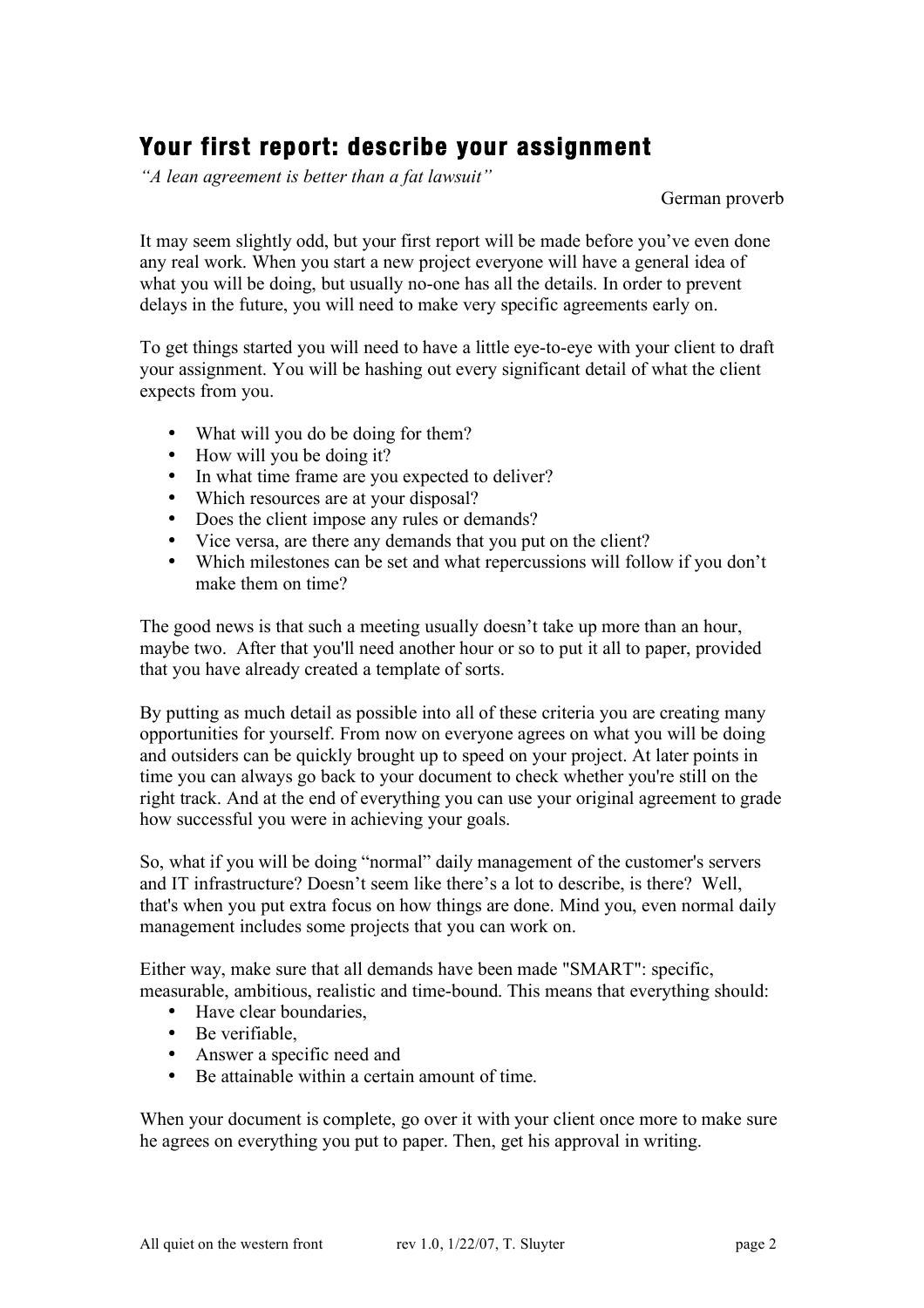Here are two examples from my recent assignments. The first example was part of a real project with specific deliverables, while the second example covers normal systems management.

### **Requirement 1: improving on the old**

Our current Nagios monitoring environment is severely lacking in multiple aspects. These include, but are not limited to:

- Sub-optimal design of the infrastructure involved.
- Many services, components and metrics are effectively not monitored.
- Sub-optimal configuration when it comes to alarming.
- Current configuration is a dirty conglomerate of files and objects.
- There is no proper separation between users. People can see monitors to which they really should have no access.

All of these issues should be fixed in the newly designed Nagios environment.

Thomas will take part in the department's normal schedule. This includes the following duties:

- Stand-by duty (being on call), once every five to six weeks.
- The daily shifts, meaning that he either starts his day at 08:00, OR doesn't leave the office before 18:00.
- The expanded schedule with regards to P1 priority incidents and changes. Thomas is expected to put in overtime in these cases.
- The department's change calendar. This involves regular night shifts to implement changes inside specific service windows.

## **Expanding your activities**

You have done your utmost best to make your project description as comprehensive as possible. You've covered every detail that you could think of and even the customer was completely happy at the time.

Unfortunately happiness never lasts long and your client's bound to think of some other things they want you to do. Maybe there's a hike in your deadline, or maybe they want you to install a hundred servers instead of the original fifty. Who knows? Anything can happen! The only thing that's for certain is that it will happen.

When it does, be sure to document all the changes that are being made to your project. Remember, if your original project description is all you have to show at the end, then you'll be measured by the wrong standards! So be sure to go into all the specifics of the modifications and include them in an updated project description.

And of course, again make sure to get written approval from the client.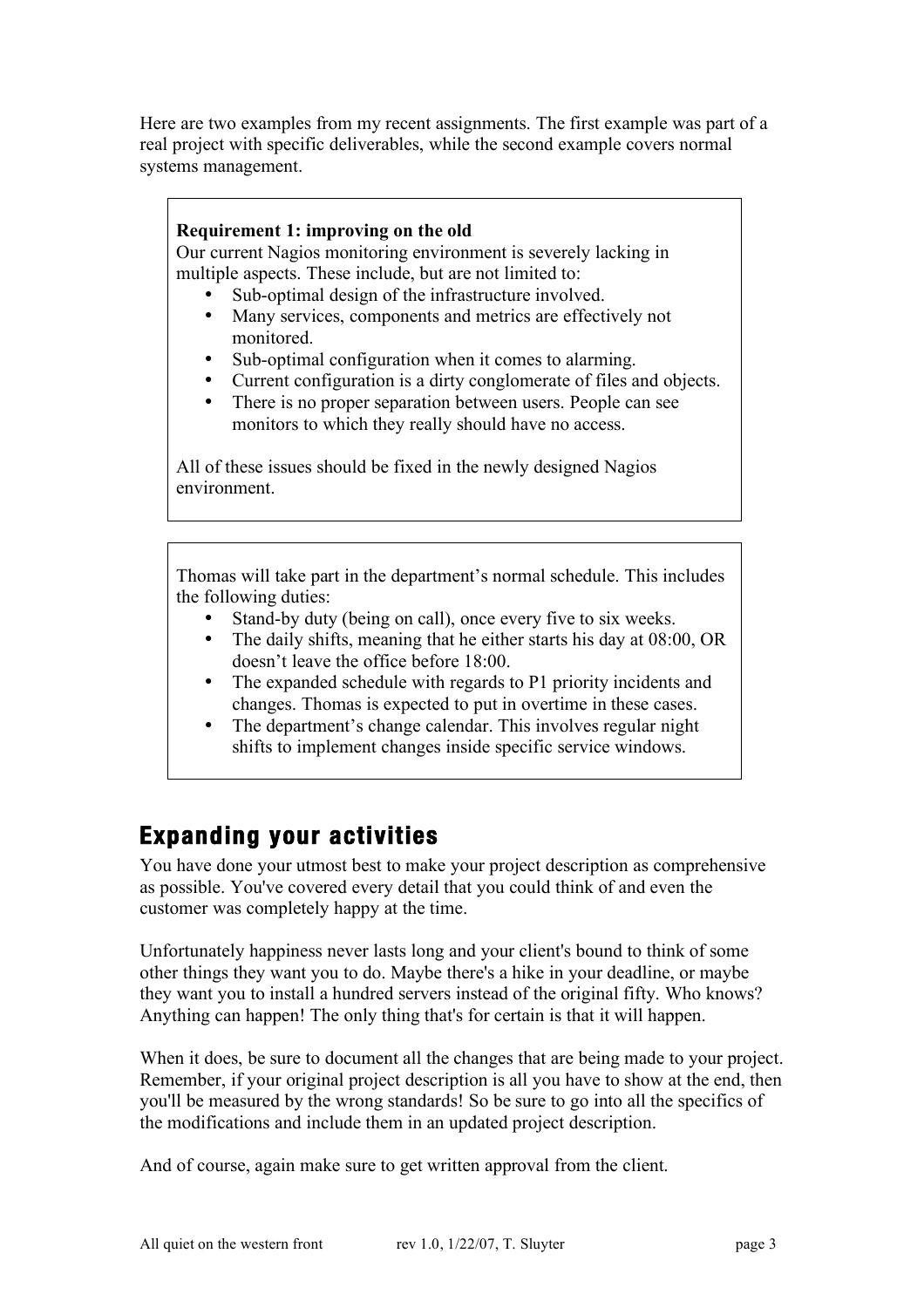# **Interim reporting**

Most people I've worked for were delighted to get detailed status updates in writing. Naturally your client will pick up bits and pieces through the grapevine, but he won't know anything for sure until you provide him with all the details. I've found that it is best to deliver a comprehensive document every six to eight weeks, depending on the duration of your undertaking.

Each report should include the following topics. Examples follow after the list.

- A short description of your project and of the customer you're working for.
- An overview of your original tasks, as detailed in your project description, and their current status.
- An overview of any recent changes made to your goals and tasks, including a status update for these new tasks.
- An overview of how you've spent your time over the past few weeks.
- A list of problems and challenges that you've run into and how you've gone about solving them. Definitely list problems for which you'll need other people's help.
- A list of suggestions for your client.
- Predictions regarding the outcome of your project.

#### **A short description of your project**

The goal of this project is to improve the monitoring capabilities at \$CLIENT by completely redesigning the infrastructure, the software and the configuration of the Nagios environment.

#### **Original tasks and their status**

#### **Automated installation of UNIX servers**

Weeks 26 and 27 ( $28<sup>th</sup>$  of June through the  $8<sup>th</sup>$  of July) were spent fulltime on the implementation of the Jumpstart server. \$CLIENT had requested I give this part of the project the highest priority, due to recent discoveries regarding the recoverability of certain servers.

At this point in time the so-called Jumpstart server has the following functionality in place:

[...]

Therefore we can conclude that the Jumpstart server has reached full functionality.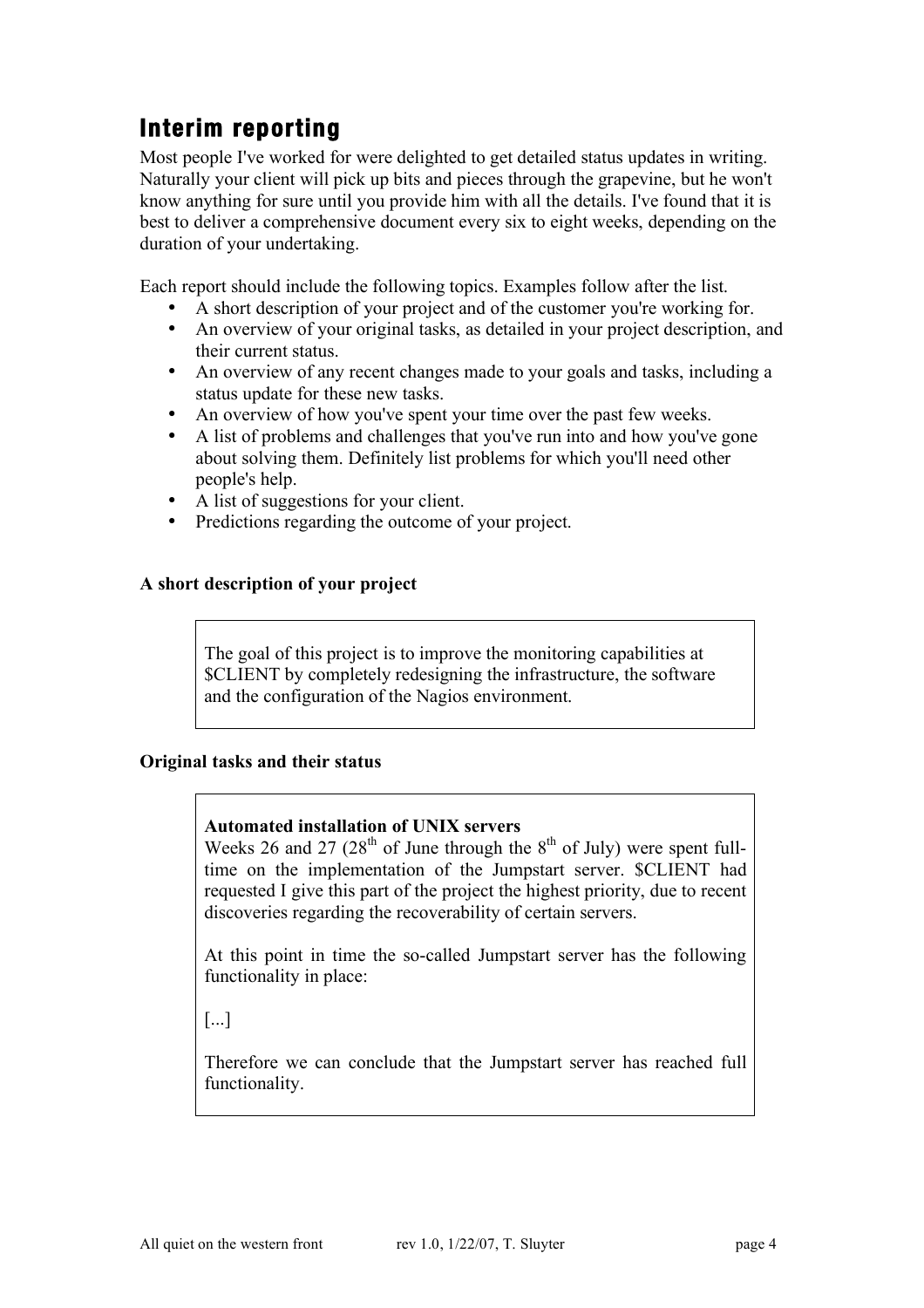### **Changes to your project**

One of the changes made to the project, based on the new technical requirements, is the switch from NRPE to SNMP as a communications protocol. This choice will allow us greater flexibility in the future and will most likely also save us some effort in managing the Nagios clients.

The downside of this choice is my lack of experience in SNMP. This means that I will need to learn everything about SNMP, before I can start designing and building a project that's based upon it.

### **A simplified timesheet**

| <b>JUNE</b>                                                    |                           |                                             |          |
|----------------------------------------------------------------|---------------------------|---------------------------------------------|----------|
| $Wk$ 23                                                        | <b>Wk 24</b>              | <b>Wk 25</b>                                | Wk<br>26 |
| Design<br>Project planning<br>IP requests<br>Hardware requests | Design<br>Install servers | Design<br>Install servers<br>Build software |          |

#### **Problems and challenges**

On the  $17<sup>th</sup>$  of July I issued a warning to local management that the project would we delayed due to two factors:

- My unfamiliarity with the SNMP protocol and software.
- The lack of a centralized software (and configuration) distribution tool. This lack means that we shall need to install each client manually.

#### **Suggestions and recommendations**

\$CLIENT is quite lucky to have a CMDB (Configuration Management Database) that is rather up to date. This database contains detailed information on all of their systems and has proved to be very useful in daily life. However, what is lacking is a bird's eye view of the environment. Meaning: maps and lists and such which describe the environment in less detail, but which show a form of method to the madness.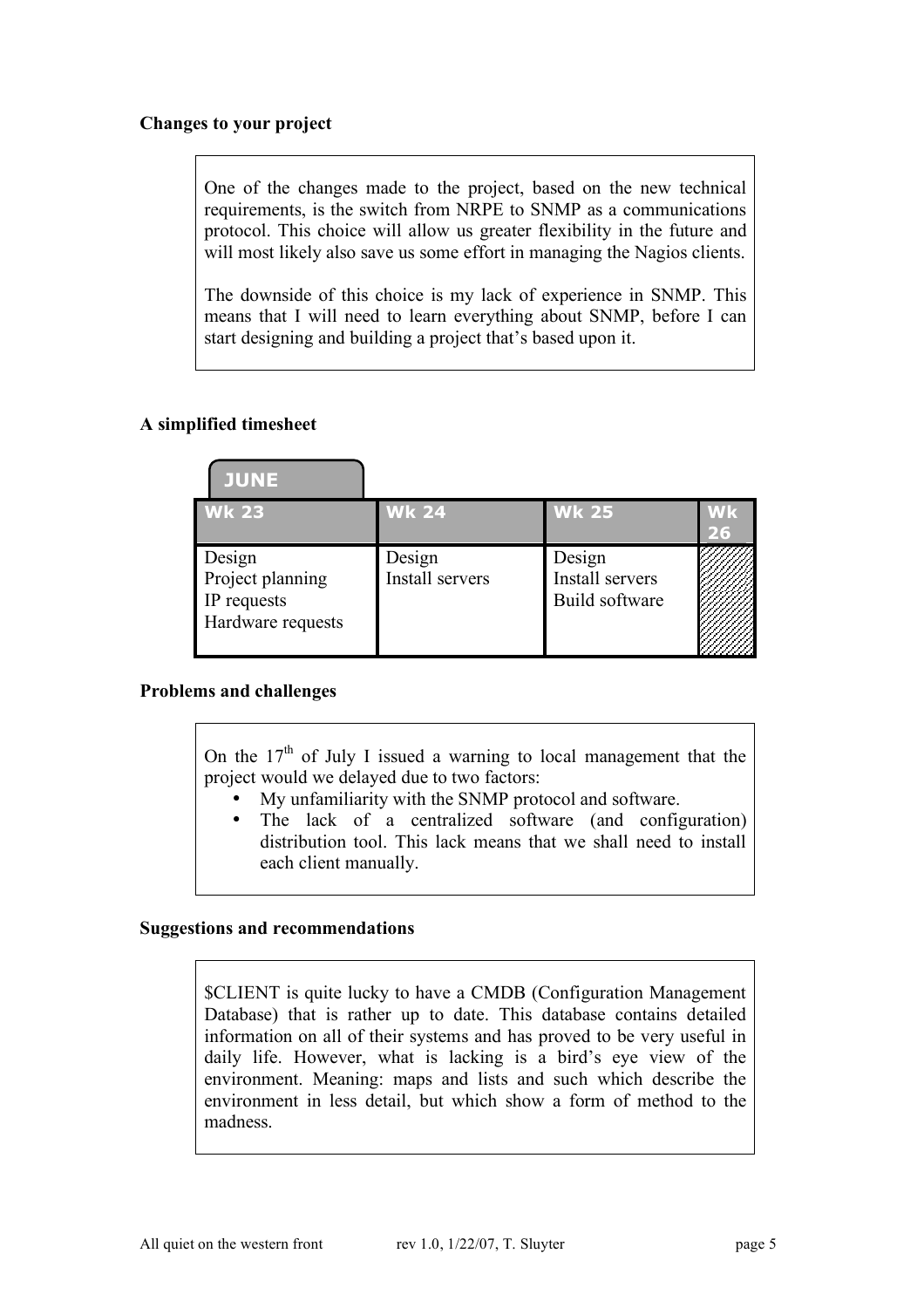### **Predictions regarding the outcome of your project**

However, as can be seen from the included project planning, I will most probably not be finished with the project before the contract between Snow and \$CLIENT runs out.

The contract's end date is set to the  $16<sup>th</sup>$  of September, while my current estimates point to a project conclusion around the 1<sup>st</sup> of October. And that's assuming that there will be no delays in acquiring the backup and monitoring software.

# **Personal contact**

One of the biggest mistakes I've made in my recent past was to assume that my customer was reading every document I'd been giving them. I'd been sending them emails about show stoppers and I'd been providing them with those beautiful reports I've been telling you about. But still something went horribly wrong. You see, some managers really don't care about technical background and thus they'll ignore certain parts of your reports. They figure that, since you're not coming to talk to them, everything's hunky-dory.

This is exactly why e-mail and big documents are no substitute for good, old face to face contact.

Make sure that you have regular conversations with your client about your progress and any problems that you've run into. You could even go the extra mile and request a regular, bi-weekly meeting! Talking to the customer in person will give you the change to make sure they know exactly what's going on and that they fully understand everything you've written in your interim report.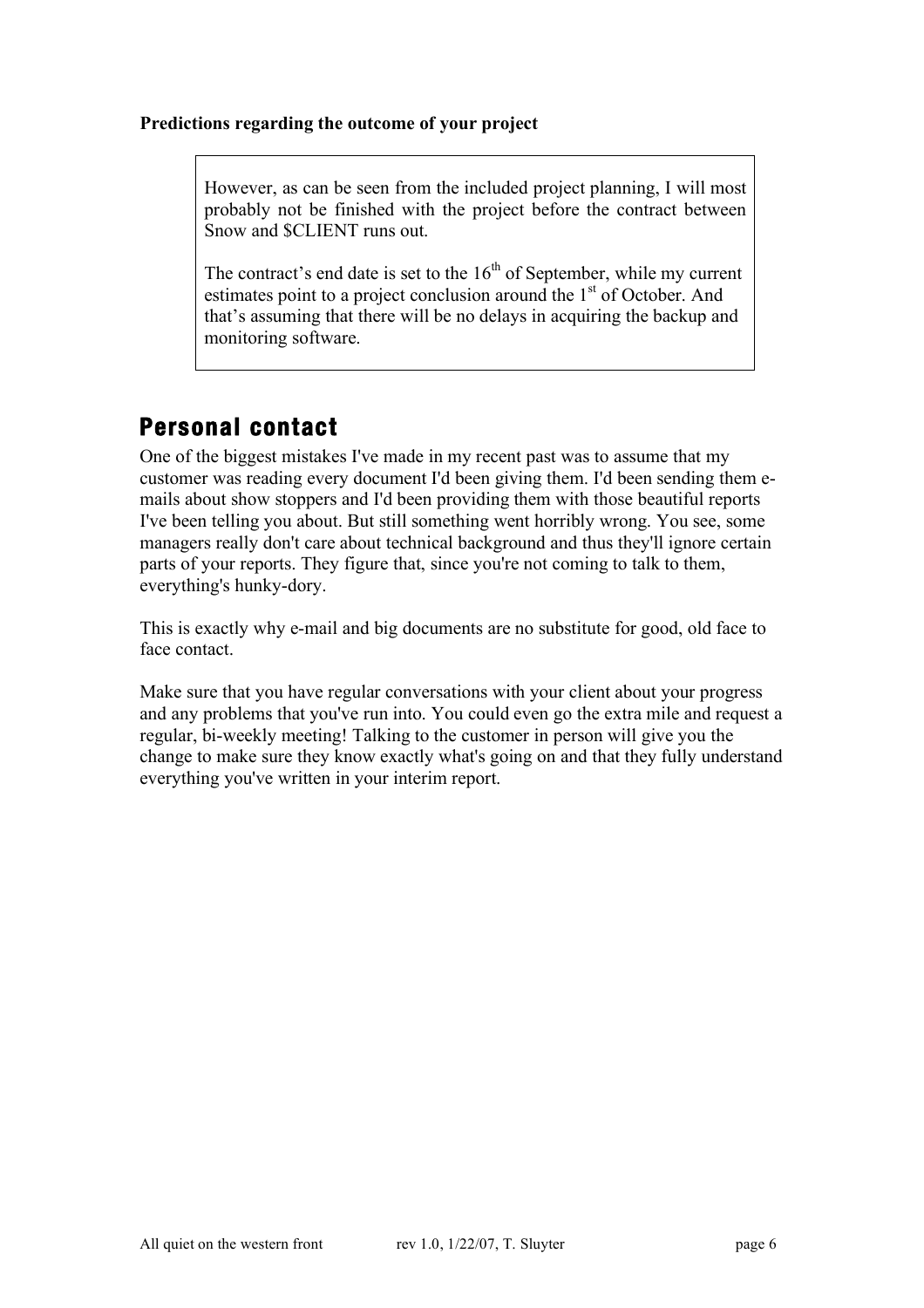# **Everything comes to an end**

"*You can spend the rest of your life with me...but I can't spend the rest of mine with you. I have to live on. Alone. That's the curse of the Time Lords.*" From 2005's season of 'Doctor Who'

Like all masterpieces your enterprise needs a grand finale!

Now that all the work has been done and your goals have been reached you will need to transfer responsibility for everything that you've made. Cross the Ts and dot the Is and all that. In short, you'll be writing an expanded version of the interim report.

The composition of your document should include the following topics:

- A review of the items on your task description. Have you met all your requirements and milestones? If you haven't, provide a satisfactory explanation as to why.
- Provide recommendations for any unfinished parts of the project. These should point your client in the right direction to finish the work at hand.
- Many managers will love you to bits if you provide them with a summary of how you spent all your resources. Think pie charts. Think graphs. Think budgets.
- A list of all of the issues and risks that you have noticed over the course of your project.
- A checklist detailing everything that you and the client need to agree on before the project can be truly considered "finished".

On the last page of your document, leave room for notes and signatures from your client and their lead technicians. Go over the document with everyone that'll need to take responsibility for your project. When they agree with everything you've written, have them sign that page. You will end up with a page that contains all the autographs that you'll need.

### **Task review**

### **Solaris automated installation server**

[...]

### **Current status:**

Finished per December of 2005. Unfortunately there are a few small flaws still left in the standard build. These have been documented and will be fixed by \$CLIENT.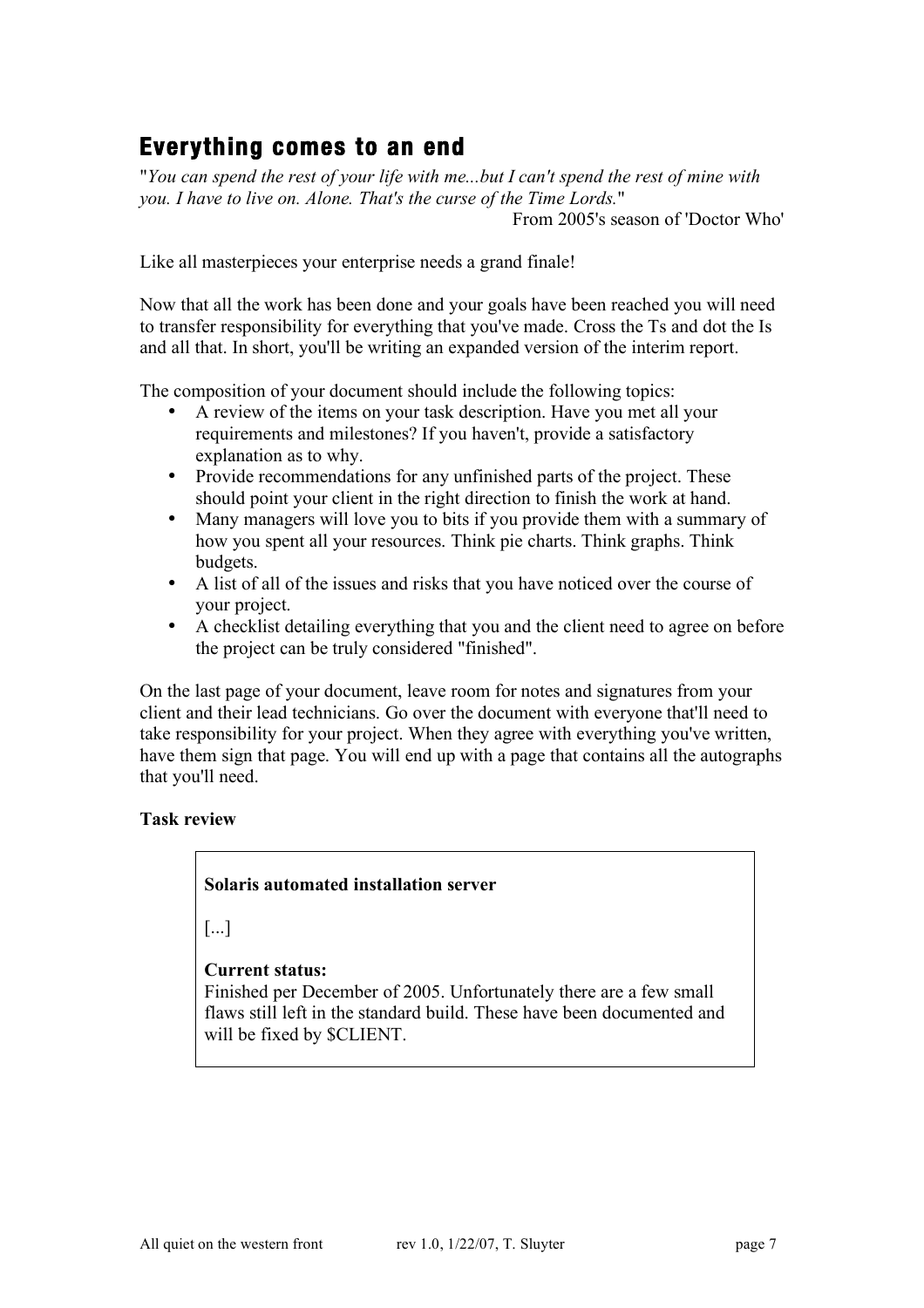#### **Project recommendations**

A basic list of applications to be entered into phase 2 was delivered a few weeks ago. Now we will need to ascertain all the items that should be monitored on a per-application basis.

Once those requirements have been decided on we can continue with the implementation. This includes expanding the existing Nagios configuration, expanding the Nagios client packages and possibly the writing of additional plugins.

#### **Resource expenditure**

|   | <b>Activity</b>      | <b>Hours</b> |   |
|---|----------------------|--------------|---|
|   | Nagios renewal       | 750          | з |
|   | Daily management     | 550          |   |
| 3 | Syslog server        | 110          |   |
| 4 | Jumpstart server     | 100          |   |
| 5 | Inventory of improv. | 28           |   |
| 6 | Everything else      | 300          |   |
|   |                      |              |   |
|   |                      |              |   |

#### **Risks and pitfalls**

These are areas identified by Thomas as risk areas that need addressing by the \$CLIENT team:

- 1. Limited knowledge of Nagios's implementation of SNMP.
- 2. Limited knowledge of Perl and Shell scripting in lab team.
- 3. Limited knowledge of SDS/SVM volume management in lab team.
- 4. Limited knowledge of Solaris systems management.
- 5. Only 1 engineer in lab team able to support all aspects of Unix.